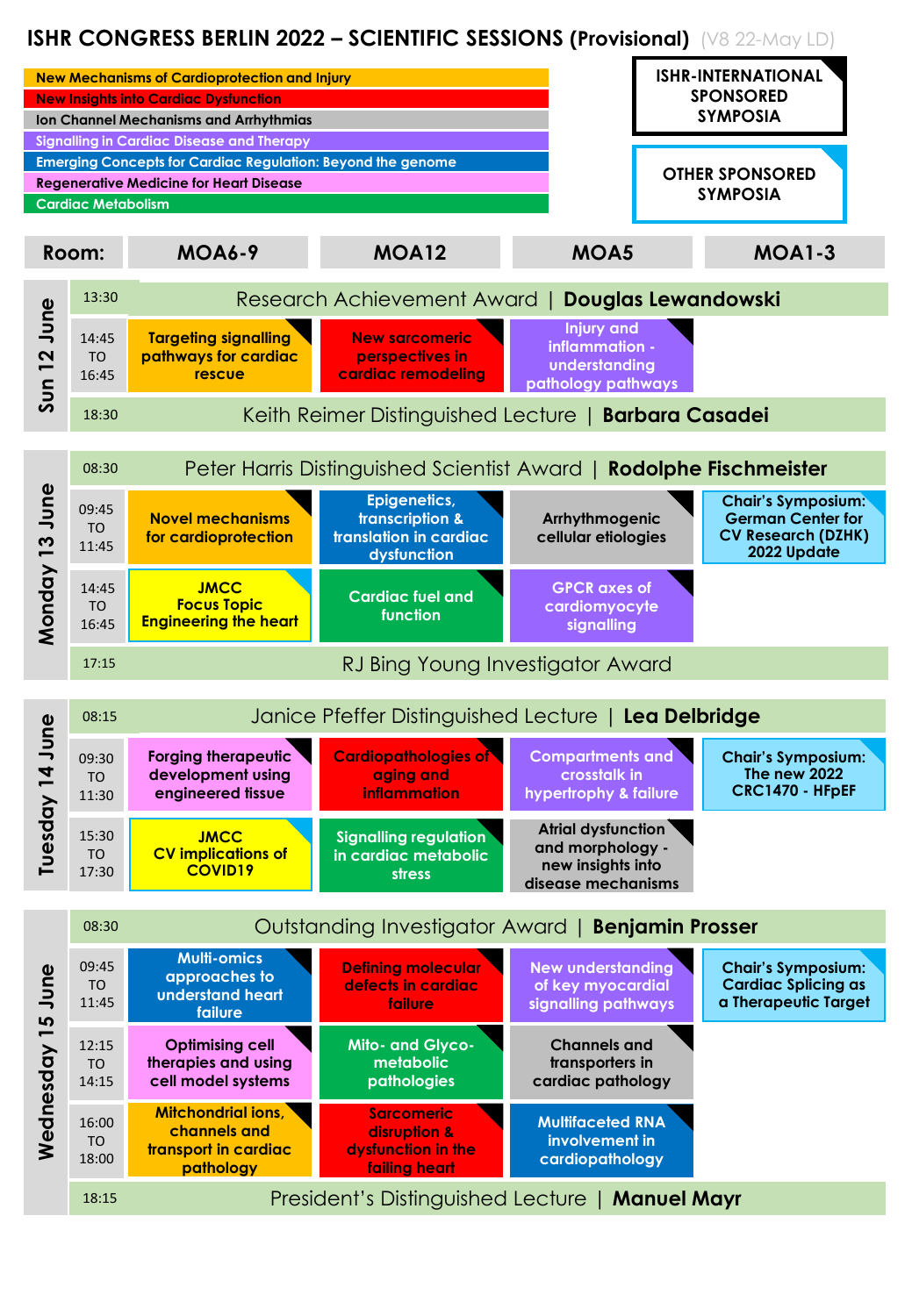# **SUNDAY 12 JUNE 14:45 TO 16:45**

| <b>New Mechanisms of Cardioprotection and Injury</b><br><b>Symposium Title: Targeting signalling pathways for cardiac rescue</b> |                                                                                                                                                                     |                                                           |
|----------------------------------------------------------------------------------------------------------------------------------|---------------------------------------------------------------------------------------------------------------------------------------------------------------------|-----------------------------------------------------------|
| Chair 1:                                                                                                                         | <b>Richard Kitsis USA</b>                                                                                                                                           |                                                           |
| Chair 2:                                                                                                                         | Nina Kaludercic ITALY                                                                                                                                               |                                                           |
| <b>Time</b>                                                                                                                      | <b>Presentation Titles</b>                                                                                                                                          | <b>Speakers</b>                                           |
|                                                                                                                                  | Mechanisms of heart failure                                                                                                                                         | Maria Kontaridis USA<br><b>Masonic Medical Res Inst</b>   |
|                                                                                                                                  | mTORC and necroptosis of cardiomyocytes                                                                                                                             | Tetsuji Miura JAPAN<br>Sapporo Medical University         |
|                                                                                                                                  | The NO sibling nitroxyl (HNO) for treatment of heart failure                                                                                                        | Rebecca Ritchie AUSTRALIA<br>Monash University            |
|                                                                                                                                  | LOXL2 signalling in cardiac disease – more than a biomarker?                                                                                                        | Sandrine LeCour SOUTH AFRICA<br>University of Cape Town   |
|                                                                                                                                  | Stimulating protein kinase G to treat cardiac proteotoxicity                                                                                                        | Mark Ranek USA<br>Johns Hopkins University                |
|                                                                                                                                  | <b>Abstract ID #234</b> The Selenoprotein, VIMP, Exacerbates Cardiac<br>Pathology by Selectively Impeding a Newly Defined Non-Canonical<br><b>ERAD</b> in the Heart | Erik Blackwood USA<br>Univ of Arizona College of Medicine |

### **New Insights into Cardiac Dysfunction**

| Symposium Title: New sarcomeric perspectives in cardiac remodeling |                                                                                                      |                                                                          |
|--------------------------------------------------------------------|------------------------------------------------------------------------------------------------------|--------------------------------------------------------------------------|
| Chair 1:                                                           | Livia Hool<br>AUSTRALIA                                                                              |                                                                          |
| Chair 2:                                                           | Samantha Harris USA                                                                                  |                                                                          |
| Time                                                               | <b>Presentation Titles</b>                                                                           | <b>Speakers</b>                                                          |
|                                                                    | Sarcomere mutation-specific effects in hypertrophic<br>cardiomyopathy: basis for precision medicine? | Jolanda van der Velden NETHERLANDS<br>Amsterdam UMC                      |
|                                                                    | Targeting tubulin in hypertrophic cardiomyopathy                                                     | Lucie Carrier GERMANY<br>University Medical Centre Hamburg-<br>Eppendorf |
|                                                                    | Mark4 regulation of microtubule detyrosination in ischemia                                           | Xuan Li USA<br>University of Cambridge                                   |
|                                                                    | Cardiac myosin binding protein-C interactions in hypertrophic<br>cardiomyopathy                      | Sakthival Sadayappan USA<br>University of Cincinnati                     |
|                                                                    | Abstract 1D# 140 Position-dependent effects of titin truncation                                      | Celine Santiago AUSTRALIA                                                |
|                                                                    | on the heart                                                                                         | Victor Chang Cardiac Res Inst                                            |

| <b>Signaling in Cardiac Disease &amp; Therapy</b><br>Symposium Title: Injury and inflammation - understanding pathology pathways |                                                                                                                                    |                                                               |
|----------------------------------------------------------------------------------------------------------------------------------|------------------------------------------------------------------------------------------------------------------------------------|---------------------------------------------------------------|
| Chair 1:                                                                                                                         | Sean Davidson UK                                                                                                                   |                                                               |
| Chair 2:                                                                                                                         | Sarah Schumacher Bass USA                                                                                                          |                                                               |
| Time                                                                                                                             | <b>Presentation Titles</b>                                                                                                         | <b>Speakers</b>                                               |
|                                                                                                                                  | Conspiracy of Comorbidities: Meta-inflammation and HFpEF                                                                           | Joseph Hill USA<br>UT Southwestern Medical Centre             |
|                                                                                                                                  | Pathological role of NLRP3 inflammasome in the development of<br>atrial fibrillation                                               | Dobromir Dobrey GERMANY<br>University Duisburg-Essen          |
|                                                                                                                                  | Targeting ERK-dimerization for cardioprotection in cancer<br>treatment                                                             | Kristina Lorenz GERMANY<br>University of Würzburg             |
|                                                                                                                                  | Fibroblast fate and collagen deposition in heart disease                                                                           | Jennifer Davis USA<br>University of Washington                |
|                                                                                                                                  | <b>Abstract ID #25 Phosphorylation of TSC2 Serine 1365 protects</b><br>Mice against Heart Failure with Preserved Ejection Fraction | Christian Oeing GERMANY<br><b>Charite University Medicine</b> |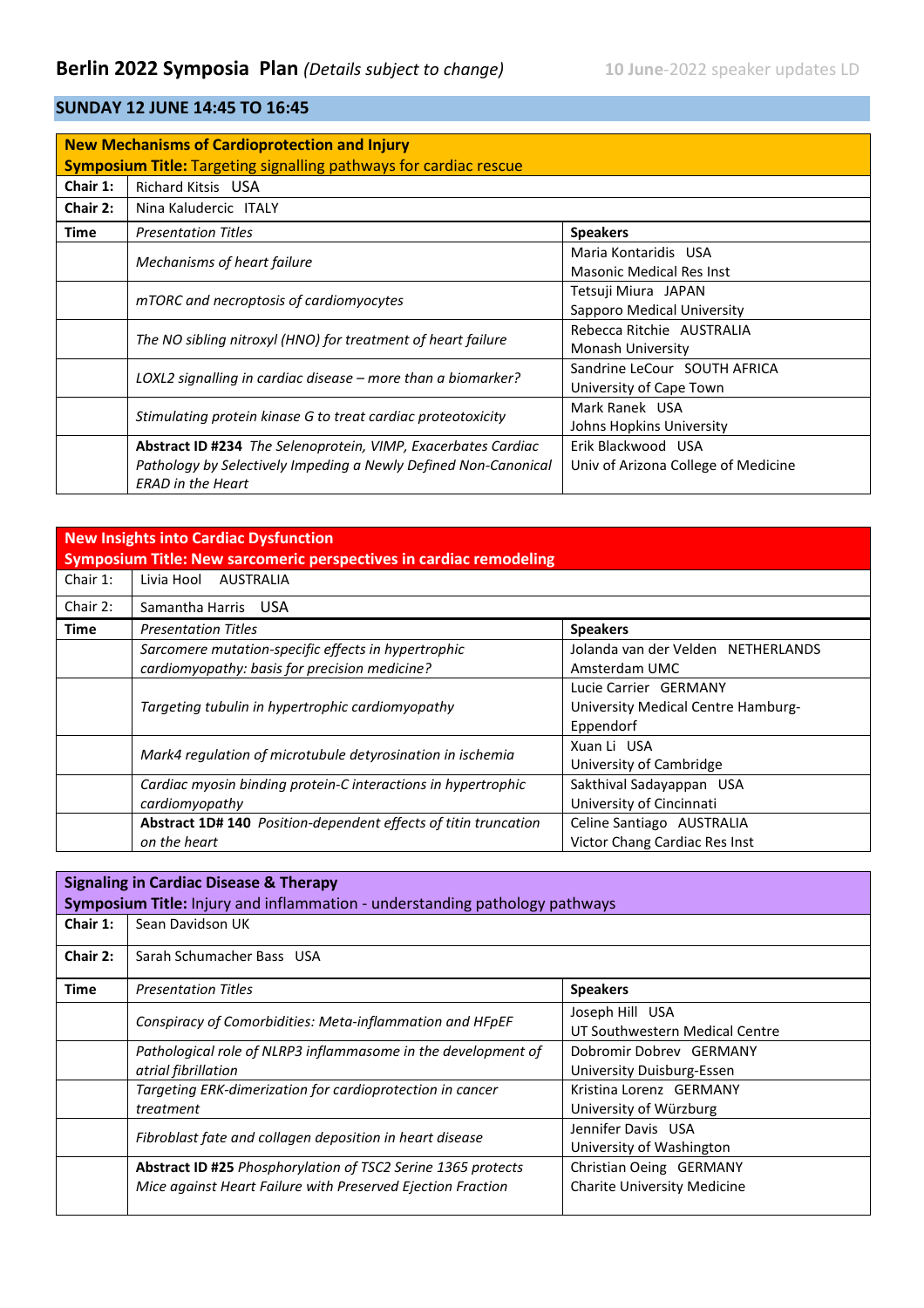#### **MONDAY 13 JUNE 09:45 TO 11:45**

|                                                               | <b>New Mechanisms of Cardioprotection and Injury</b>                   |                                        |  |
|---------------------------------------------------------------|------------------------------------------------------------------------|----------------------------------------|--|
| <b>Symposium Title: Novel mechanisms for cardioprotection</b> |                                                                        |                                        |  |
| Chair 1:                                                      | Philip Eaton UK                                                        |                                        |  |
| Chair 2:                                                      | Kate Weeks AUSTRALIA                                                   |                                        |  |
| <b>Time</b>                                                   | <b>Presentation Titles</b>                                             | <b>Speakers</b>                        |  |
|                                                               |                                                                        | David Lefer USA                        |  |
|                                                               | Nitric oxide in heart failure with preserved ejection fraction         | <b>LSUHSC</b>                          |  |
|                                                               | Circadian regulation of mitochondrial quality control mechanisms       | Lorrie Kirshenbaum CANADA              |  |
|                                                               | in the heart                                                           | University of Manitoba                 |  |
|                                                               |                                                                        | Nina Kaludercic ITALY                  |  |
|                                                               | Targeting mitochondrial ROS formation in cardiac disease               | Neuroscience Institute (CNR)           |  |
|                                                               |                                                                        | Martin Vila Petroff ARGENTINA          |  |
|                                                               | RyR2 as a therapeutic target                                           | National University of La Plata        |  |
|                                                               |                                                                        | Friederike Cuello GERMANY              |  |
|                                                               | Kinase signaling in cardiovascular health and disease                  | Medical Center Hamburg-Eppendorf (UKE) |  |
|                                                               | <b>Abstract #ID 123</b> Investigating Sodium-Glucose Co-Transporters 1 | Alhanoof Almallki UK                   |  |
|                                                               | (SGLT1) in Myocardium and its Role in Hyperglycaemia Ischaemia-        | University College London              |  |
|                                                               | Reperfusion Injury                                                     |                                        |  |

### **Emerging Concepts for Cardiac Regulation: Beyond the Genome Symposium Title:** Epigenetic, transcription & translation in cardiac dysfunction

| Maha Abdellatif<br><b>USA</b>                                     |                                                |
|-------------------------------------------------------------------|------------------------------------------------|
| Mirko Volkers GERMANY                                             |                                                |
| <b>Presentation Titles</b>                                        | <b>Speakers</b>                                |
| Control of cardiac growth and fibrosis by chromatin structural    | Thomas Vondriska USA                           |
| proteins                                                          | University of California, Los Angeles          |
|                                                                   | Federica Accornero USA                         |
|                                                                   | <b>Ohio State University</b>                   |
| Epitranscriptomic regulations of the heart from mechanisms to     | Susmita Sahoo USA                              |
| therapeutics                                                      | Icahn School of Medicine at Mt Sinai           |
| Epigenetic regulation of cardiac function in HFpEF                | Markus Wallner AUSTRIA                         |
|                                                                   | Medical University of Graz                     |
| Mechanistic dissection of proteomic changes driving heart failure | Jennifer Van Eyk<br><b>USA</b>                 |
| with preserved ejection fraction                                  | Cedars-Sinai                                   |
| Abstract #ID 214 Ythdf2-mediated post-transcriptional control of  | Vivien Kmietczyk GERMANY                       |
| gene expression regulates cardiac remodeling                      | University Hospital Heidelberg                 |
|                                                                   | RNA methylation at the center of muscle growth |

| Ion Channel Mechanisms, Arrhythmias, Electrophysiology & Ca <sup>2+</sup> Signaling |                                                                    |                                     |
|-------------------------------------------------------------------------------------|--------------------------------------------------------------------|-------------------------------------|
| Symposium Title: Arrhythmogenic cellular etiologies                                 |                                                                    |                                     |
| Chair 1:                                                                            | Litsa Kranias USA                                                  |                                     |
| Chair 2:                                                                            | Andrew Trafford UK                                                 |                                     |
| Time                                                                                | <b>Presentation Titles</b>                                         | <b>Speakers</b>                     |
|                                                                                     | The role of beta adrenergic stimulation in arrhythmia formation in | Livia Hool AUSTRALIA                |
|                                                                                     | hypertrophic cardiomyopathy                                        | The University of Western Australia |
|                                                                                     | Origin of cellular arrhythmias                                     | Bjorn Knollmann USA                 |
|                                                                                     |                                                                    | Vanderbilt University Sch of Med    |
|                                                                                     | Nanostructural alteration in CPVT                                  | Ana-Maria Gomez FRANCE              |
|                                                                                     |                                                                    | <b>INSERM</b>                       |
|                                                                                     | CAMKII in cardiac arrhythmias: Hyperglycemia and O-                | Don Bers USA                        |
|                                                                                     | <b>GIcNAcylation</b>                                               | University of California at Davis   |
|                                                                                     | Biphasic regulation of RyR2 activity by calsequestrin-             | Michelle Munro NEW ZEALAND          |
|                                                                                     | 2: implications in Ca-mediated arrhythmias                         | University of Otago, Dunedin, NZ    |
|                                                                                     | Abstract #ID 102 Optogenetic manipulation of cardiac electrical    | Valentina Biasci ITALY              |
|                                                                                     | dynamics using sub-threshold illumination: dissecting the role of  | University of Florence              |
|                                                                                     | cardiac alternans in terminating rapid rhythms                     |                                     |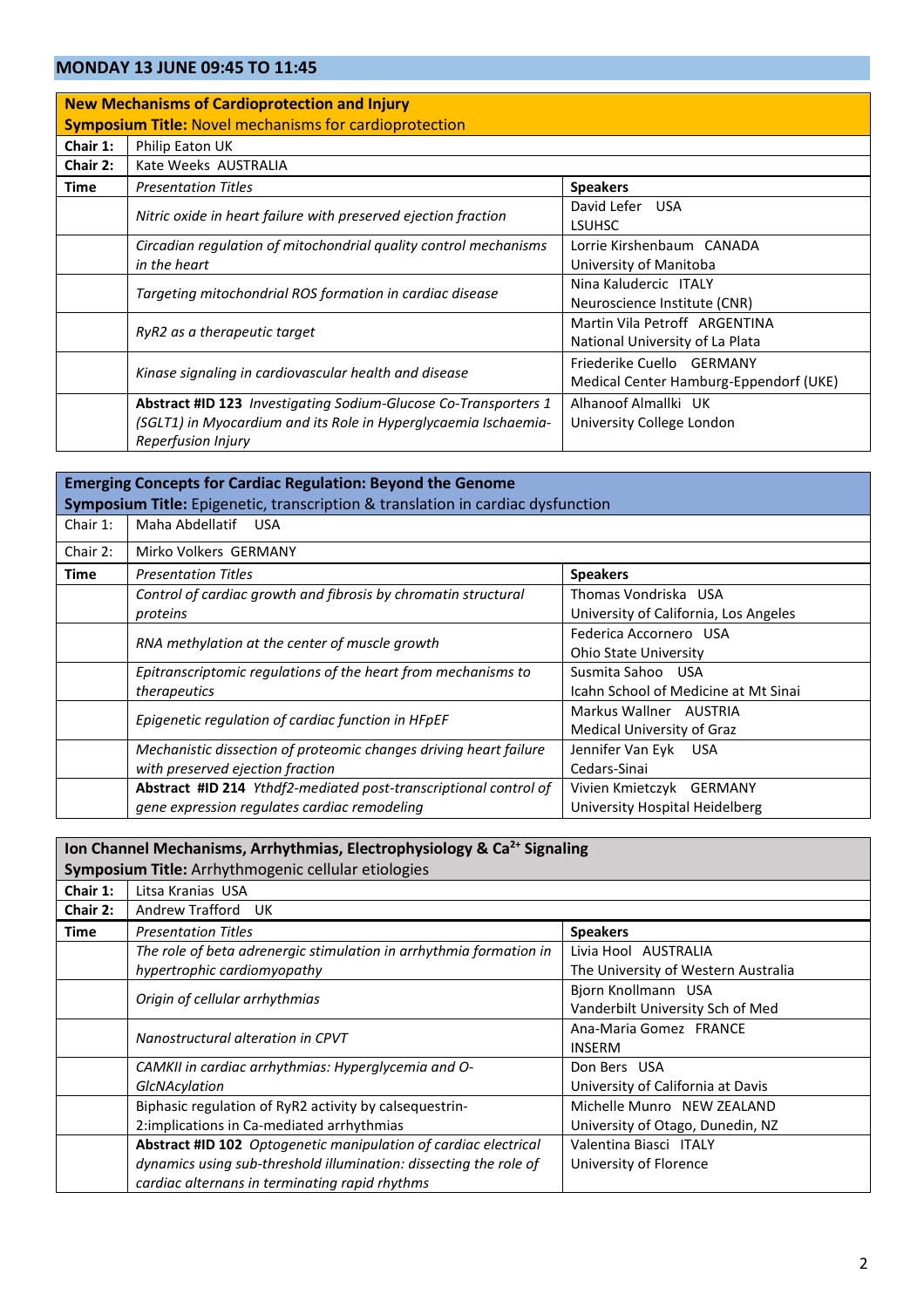| <b>JMCC Focus Topic: Engineering the Heart</b>                                                                                                                                      |                                                                    |
|-------------------------------------------------------------------------------------------------------------------------------------------------------------------------------------|--------------------------------------------------------------------|
| <b>Michael Regnier Discussant Leader</b>                                                                                                                                            |                                                                    |
| <b>Presentation Titles</b>                                                                                                                                                          | <b>Speakers</b>                                                    |
| How to repair a broken heart with pluripotent stem cell-derived<br>cardiomyocytes                                                                                                   | Thomas Eschenhagen GERMANY<br>University Med Ctr Hamburg-Eppendorf |
| Computational modelling approaches to cAMP/PKA signaling in<br>cardiomyocytes                                                                                                       | Kimberly McCabe NORWAY<br>Simula Research Laboratory               |
| Direct coculture of human pluripotent stem cell-derived cardiac progenitor<br>cells with epicardial cells induces cardiomyocyte proliferatoin and reduces<br>sarcomere organization | Sean Palecek USA<br>Univ of Wisconsin                              |

|                                                   | <b>Cardiac Metabolism</b>                                        |                                      |  |
|---------------------------------------------------|------------------------------------------------------------------|--------------------------------------|--|
| <b>Symposium Title: Cardiac fuel and function</b> |                                                                  |                                      |  |
| Chair 1:                                          | Lea Delbridge<br>AUSTRALIA                                       |                                      |  |
| Chair 2:                                          | Erik Blackwood<br><b>USA</b>                                     |                                      |  |
| Time                                              | <b>Presentation Titles</b>                                       | <b>Speakers</b>                      |  |
|                                                   | Mitochondrial pyruvate uptake: a regulator of cardiac adaptation | Dale Abel USA                        |  |
|                                                   | to stress                                                        | University of Iowa                   |  |
|                                                   | Lipid metabolites as dysregulated signalling molecules in the    | Lisa Heather UK                      |  |
|                                                   | diabetic heart                                                   | University of Oxford                 |  |
|                                                   | Increasing myocardial ketone oxidation as an approach to treat   | Gary Lopaschuk CANADA                |  |
|                                                   | heart failure                                                    | University of Alberta                |  |
|                                                   | Mitochondrial cAMP-CaMKII axis controls cardiac metabolic        | Frank Lezoualc'h FRANCE              |  |
|                                                   | flexibility                                                      | <b>INSERM University of Toulouse</b> |  |
|                                                   | <b>Abstract ID# 242</b> Metabolic Perturbations in Hypertrophic  | Chrishan Ramachandra SINGAPORE       |  |
|                                                   | Cardiomyopathy - Insights from Human Induced Pluripotent Stem    | National Heart Res Inst Singapore    |  |
|                                                   | <b>Cell-Derived Cardiomyocytes</b>                               |                                      |  |

| <b>Signalling in Cardiac Disease &amp; Therapy</b><br><b>Symposium Title: GPCR axes of signalling</b> |                                                                                                                                                                       |                                                      |
|-------------------------------------------------------------------------------------------------------|-----------------------------------------------------------------------------------------------------------------------------------------------------------------------|------------------------------------------------------|
| Chair $1$ :                                                                                           | Friederike Cuello<br><b>GERMANY</b>                                                                                                                                   |                                                      |
| Chair 2:                                                                                              | Elizabeth Murphy<br><b>USA</b>                                                                                                                                        |                                                      |
| Time                                                                                                  | <b>Presentation Titles</b>                                                                                                                                            | <b>Speakers</b>                                      |
|                                                                                                       | cAMP nanodomain signalling: linking signalosomes to function                                                                                                          | Manuela Zaccolo UK<br>University of Oxford           |
|                                                                                                       | Novel aspects of GRK domains in cardiomyocytes                                                                                                                        | Sarah Schumacher Bass USA<br>Cleveland Clinic        |
|                                                                                                       | Myeloid cell-specific 62-adrenergic receptor effects in the heart                                                                                                     | Douglas Tilley USA<br><b>Temple University</b>       |
|                                                                                                       | Beta-adrenergic receptor signaling: evolving concepts and<br><i>therapeutics</i>                                                                                      | Howard Rockman USA<br>Duke University Medical Center |
|                                                                                                       | Abstract ID# 310 Effects of AAV9-mediated cardiac<br>phosphodiesterase 4B and 2A overexpression in a mouse model of<br>heart failure with preserved ejection fraction | Bernadin Ndongson NORWAY<br>Oslo University Hospital |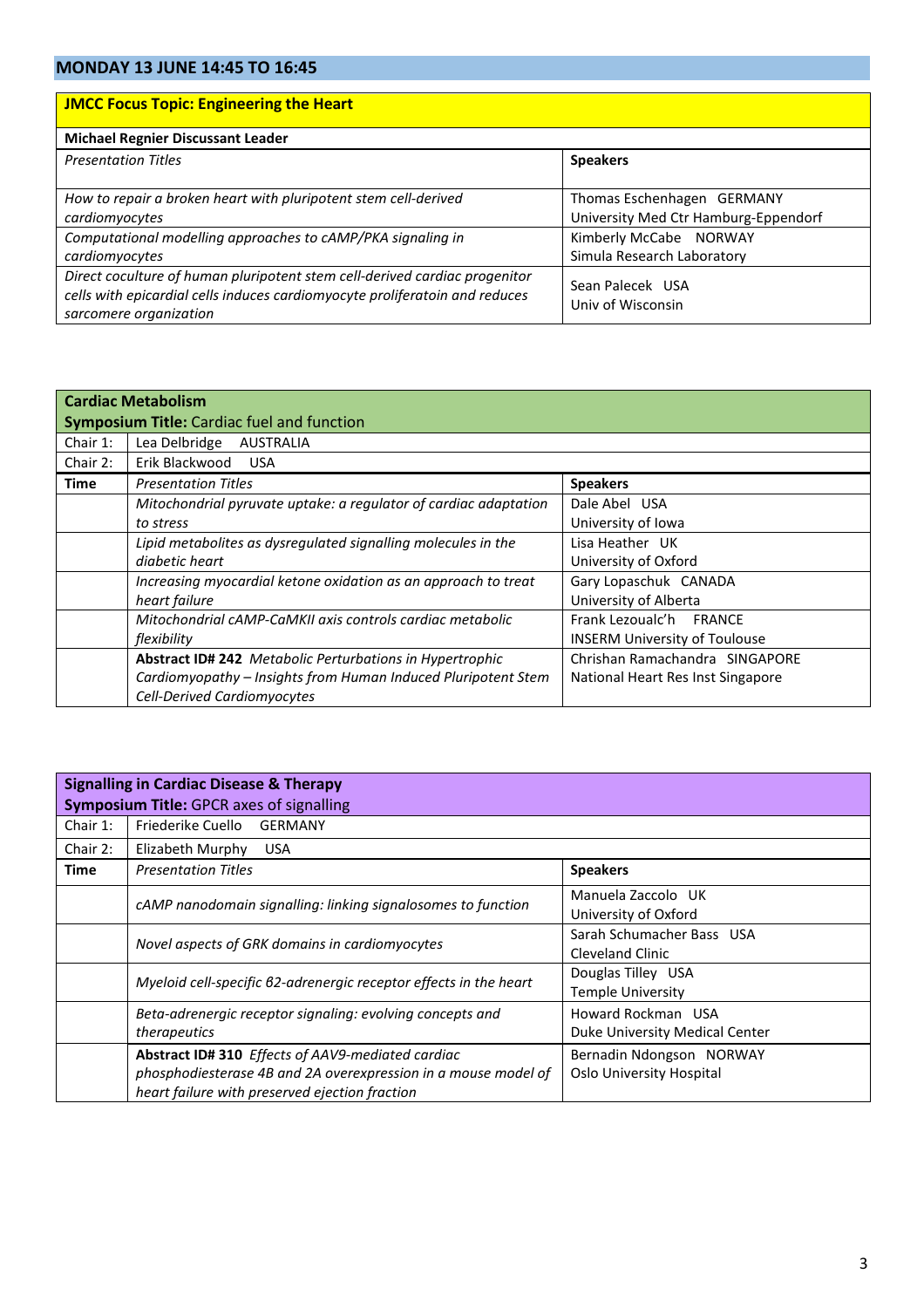### **TUESDAY 14 JUNE 9:30 TO 11:30**

|                                                                          | <b>Regenerative and Re-Engineering Approaches for Heart Disease</b> |                            |
|--------------------------------------------------------------------------|---------------------------------------------------------------------|----------------------------|
| Symposium Title: Forging therapeutic development using engineered tissue |                                                                     |                            |
| Chair 1:                                                                 | Thomas Eschenhagen GERMANY                                          |                            |
| Chair 2:                                                                 | Jeff Molkentin<br>USA                                               |                            |
| <b>Time</b><br><b>Presentation Titles</b><br><b>Speakers</b>             |                                                                     |                            |
|                                                                          | RNA therapeutics for cardiac gene editing and regeneration          | Mauro Giacca UK            |
|                                                                          |                                                                     | King's College London      |
|                                                                          | Modelling cardiac fibrosis in engineered systems                    | Sara Nunes CANADA          |
|                                                                          |                                                                     | University of Toronto      |
|                                                                          | Translation of tissue engineered heart repair from bench to         | Wolfram Zimmermann GERMANY |
|                                                                          | bedside                                                             | Göttingen University       |
|                                                                          | Mapping the molecular basis of cell differentiation from            | Nathan Palpant AUSTRALIA   |
|                                                                          | pluripotency                                                        | University of Queensland   |
|                                                                          | Abstract ID# 248 MBNL1 controls cardiomyocyte differentiated        | Logan Bailey USA           |
|                                                                          | versus proliferative cell state.                                    | University of Washington   |

| <b>New Insights into Cardiac Dysfunction</b><br><b>Symposium Title:</b> Cardiopathologies of aging and inflammation |                                                                       |                                 |
|---------------------------------------------------------------------------------------------------------------------|-----------------------------------------------------------------------|---------------------------------|
| Chair $1$ :                                                                                                         | Asa Gustaffson USA                                                    |                                 |
| Chair $2:$                                                                                                          | Fadi Charchar AUSTRALIA                                               |                                 |
| Time                                                                                                                | <b>Presentation Titles</b>                                            | <b>Speakers</b>                 |
|                                                                                                                     | Frailty sets the stage for ventricular dysfunction in naturally aging | Susan Howlett CANADA            |
|                                                                                                                     | mice                                                                  | Dalhousie University            |
|                                                                                                                     | The role of autophagy during cardiac aging                            | Junichi Sadoshima USA           |
|                                                                                                                     |                                                                       | <b>Rutgers Medical School</b>   |
|                                                                                                                     |                                                                       | Kinya Otsu UK                   |
|                                                                                                                     | Sterile inflammation in heart failure                                 | King's College London           |
|                                                                                                                     | Defining age and sex-specific differences in sarcomeric function      | Kathleen Woulfe USA             |
|                                                                                                                     |                                                                       | University of Colorado Anschutz |
|                                                                                                                     | Abstract ID# 224 Chronic ischemic heart failure is defined by         | Maximillian Merten GERMANY      |
|                                                                                                                     | ongoing immune cell activation promoting inflammation and             | Goethe University Frankfurt     |
|                                                                                                                     | altered crosstalk with endothelial cells                              |                                 |

| <b>Signaling in Cardiac Disease &amp; Therapy</b>                    |                                                                                                           |                                                                 |
|----------------------------------------------------------------------|-----------------------------------------------------------------------------------------------------------|-----------------------------------------------------------------|
| Symposium Title: Compartments and crosstalk in hypertrophy & failure |                                                                                                           |                                                                 |
| Chair $1$ :                                                          | Emma Robinson USA                                                                                         |                                                                 |
| Chair 2:                                                             | Jim Bell AUSTRALIA                                                                                        |                                                                 |
| Time                                                                 | <b>Presentation Titles</b>                                                                                | <b>Speakers</b>                                                 |
|                                                                      | Increasing cardiac PDE activity: a therapeutic strategy in heart<br>failure?                              | Grégoire Vandecasteele FRANCE<br><b>INSERM</b>                  |
|                                                                      | Role of phosphatase activity in heart failure                                                             | Kate Weeks AUSTRALIA<br>University of Melbourne                 |
|                                                                      | Compartmentalized cGMP signaling in cardiac hypertrophy                                                   | Bischeslay O Nikolaev GERMANY<br>Univ Med Ctr Hamburg-Eppendorf |
|                                                                      | Microprotein regulation of cardiac function                                                               | Catherine Makarewich USA<br>University of Cincinnati            |
|                                                                      | A lysine demyristoylase controls pathological fat-to-heart<br>crosstalk                                   | Timothy McKinsey USA<br>University of Colorado                  |
|                                                                      | Abstract ID# 264 Crosstalk between cell-matrix and cell-cell<br>signaling in cardiomyocyte mechanosensing | Emelie Marhuenda UK<br>Queen Mary Univ of London                |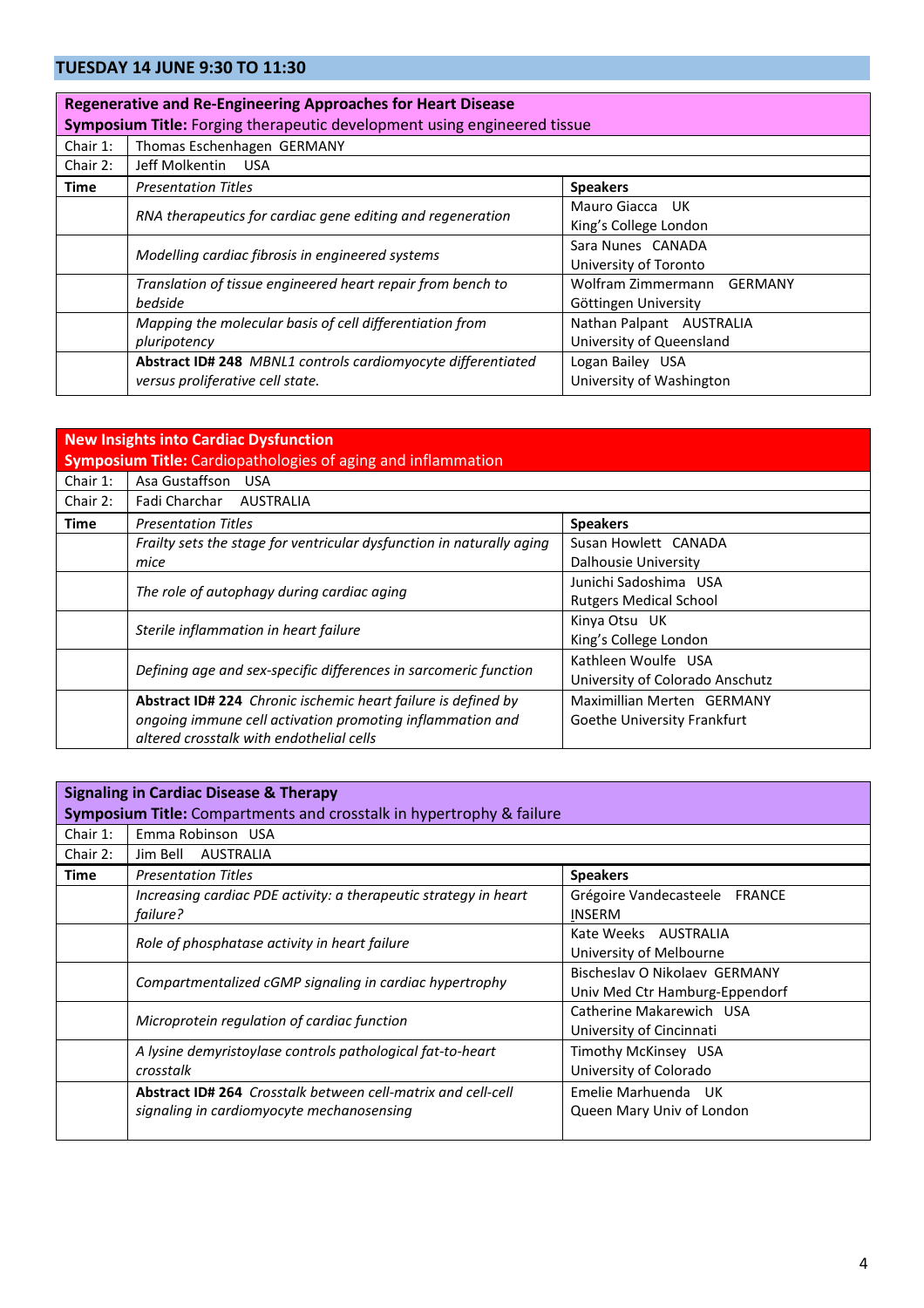## **TUESDAY 14 JUNE 15:30 TO 17:30**

| <u>ULJUAT ITJUNL IJ.JU TU ITJU</u>                             |                                                                                                                                           |                                                                               |
|----------------------------------------------------------------|-------------------------------------------------------------------------------------------------------------------------------------------|-------------------------------------------------------------------------------|
| <b>JMCC Highlights: Cardiovascular Implications of COVID19</b> |                                                                                                                                           |                                                                               |
|                                                                | Yibin Wang (Duke-NUS/Duke) - Discussant Lead<br><b>SINGAPORE</b>                                                                          |                                                                               |
|                                                                |                                                                                                                                           |                                                                               |
| <b>Time</b>                                                    | <b>Presentation Titles</b>                                                                                                                | <b>Speakers</b>                                                               |
| 15:30                                                          | Endothelial contribution to COVID-19: an update on mechanisms<br>and therapeutic implications                                             | Kathy O Liu HONG KONG<br>Chinese Univ of Hong Kong                            |
| 15:50                                                          | MicroRNAs targeting the SARS-CoV-2 entry receptor ACE2 in<br>cardiomyocytes                                                               | Thomas Thum GERMANY<br><b>Hannover Medical Center</b>                         |
| 16:10                                                          | Sex differences underlying pre-existing cardiovascular disease and<br>cardiovascular injury in COVID-19                                   | Mansoureh Eghbali USA<br><b>UCLA</b>                                          |
| 16.30                                                          | SARS-CoV2 effects on cardiovascular cells                                                                                                 | Stefanie Dimmeler<br><b>GERMANY</b><br>Univ of Frankfurt                      |
|                                                                | <b>Short Talks:</b>                                                                                                                       |                                                                               |
| 16:50                                                          | Genes encoding ACE2, TMPRSS2 and related proteins mediating<br>SARS-CoV-2 viral entry are upregulated with age in human<br>cardiomyocytes | <b>Emma L Robinson</b><br><b>USA</b><br>Univ of Colorado                      |
| 17:05                                                          | Metabolic syndrome and hypertension impact on SARS-CoV-2<br>related genes in cardiac tissue - single cell dissection                      | Chen Gao USA<br>Univ of Cincinnati                                            |
| 17.15                                                          | Therapeutic targets for LMNA dilated cardiomyopathy                                                                                       | Jianming Jiang<br><b>SINGAPORE</b><br><b>National University of Singapore</b> |

|             | <b>Cardiac Metabolism</b>                                                                       |                                                                 |  |
|-------------|-------------------------------------------------------------------------------------------------|-----------------------------------------------------------------|--|
|             | <b>Symposium Title:</b> Signalling regulation in cardiac metabolic stress                       |                                                                 |  |
| Chair 1:    | Dale Abel<br><b>USA</b>                                                                         |                                                                 |  |
| Chair 2:    | Lisa Heather<br>UK.                                                                             |                                                                 |  |
| <b>Time</b> | <b>Presentation Titles</b>                                                                      | <b>Speakers</b>                                                 |  |
|             | Cellular signaling of high glucose induced-cardiac arrhythmias                                  | Julieta Palomegue ARGENTINA<br>National University of La Plata  |  |
|             | Role of iron in cardiovascular disease                                                          | Hossein Ardehali USA<br>Northwestern University                 |  |
|             | The translational landscape of the human heart                                                  | Dr. Jorge Ruiz Orera GERMANY<br><b>MDC</b>                      |  |
|             | Kruppel-like factor 5: Causing cardiomyopathy by impairing<br>metabolic pathways                | Konstantinos Drosatos<br><b>USA</b><br><b>Temple University</b> |  |
|             | Abstract ID# 250 CaMKII regulates cardiac metabolic substrate<br>switching during heart failure | Alireza Saadatmand GERMANY<br>University Hospital Heidelberg    |  |

|                                                                                           | Ion Channel Mechanisms, Arrhythmias, Electrophysiology & Ca <sup>2+</sup> Signaling |                                       |  |
|-------------------------------------------------------------------------------------------|-------------------------------------------------------------------------------------|---------------------------------------|--|
| Symposium Title: Atrial dysfunction and morphology - new insights into disease mechanisms |                                                                                     |                                       |  |
| Chair $1$ :                                                                               | Martin Vila Petroff ARGENTINA                                                       |                                       |  |
| Chair 2:                                                                                  | Yow Keat Tham AUSTRALIA                                                             |                                       |  |
| Time                                                                                      | <b>Presentation Titles</b>                                                          | <b>Speakers</b>                       |  |
|                                                                                           | The SR Ca-transport interactome in arrhythmogenic                                   | Litsa Kranias USA                     |  |
|                                                                                           | cardiomyopathy                                                                      | Univ of Cincinnati                    |  |
|                                                                                           | Epicardial adipose tissue and atrial conduction abnormalities                       | James Bell AUSTRALIA                  |  |
|                                                                                           |                                                                                     | Univ of Melbourne/La Trobe Univ       |  |
|                                                                                           | Alternans and atrial fibrillation                                                   | Katharine Dibb<br>- UK                |  |
|                                                                                           |                                                                                     | University of Manchester              |  |
|                                                                                           | Cyclic nucleotide turnover in sinoatrial node: role of                              | Delphine Mika FRANCE                  |  |
|                                                                                           | phosphodiesterases                                                                  | <b>INSERM University Paris-Saclay</b> |  |
|                                                                                           | Sodium channel biophysical properties and sodium channel                            | Davor Paylovic UK                     |  |
|                                                                                           | blocker effectiveness in atria and ventricles                                       | University of Birmingham              |  |
|                                                                                           | Abstract ID# 274 IL-16 sensitizes mice to atrial fibrillation                       | Oscar Moreno Loaiza<br><b>BRAZIL</b>  |  |
|                                                                                           |                                                                                     | <b>Federal University</b>             |  |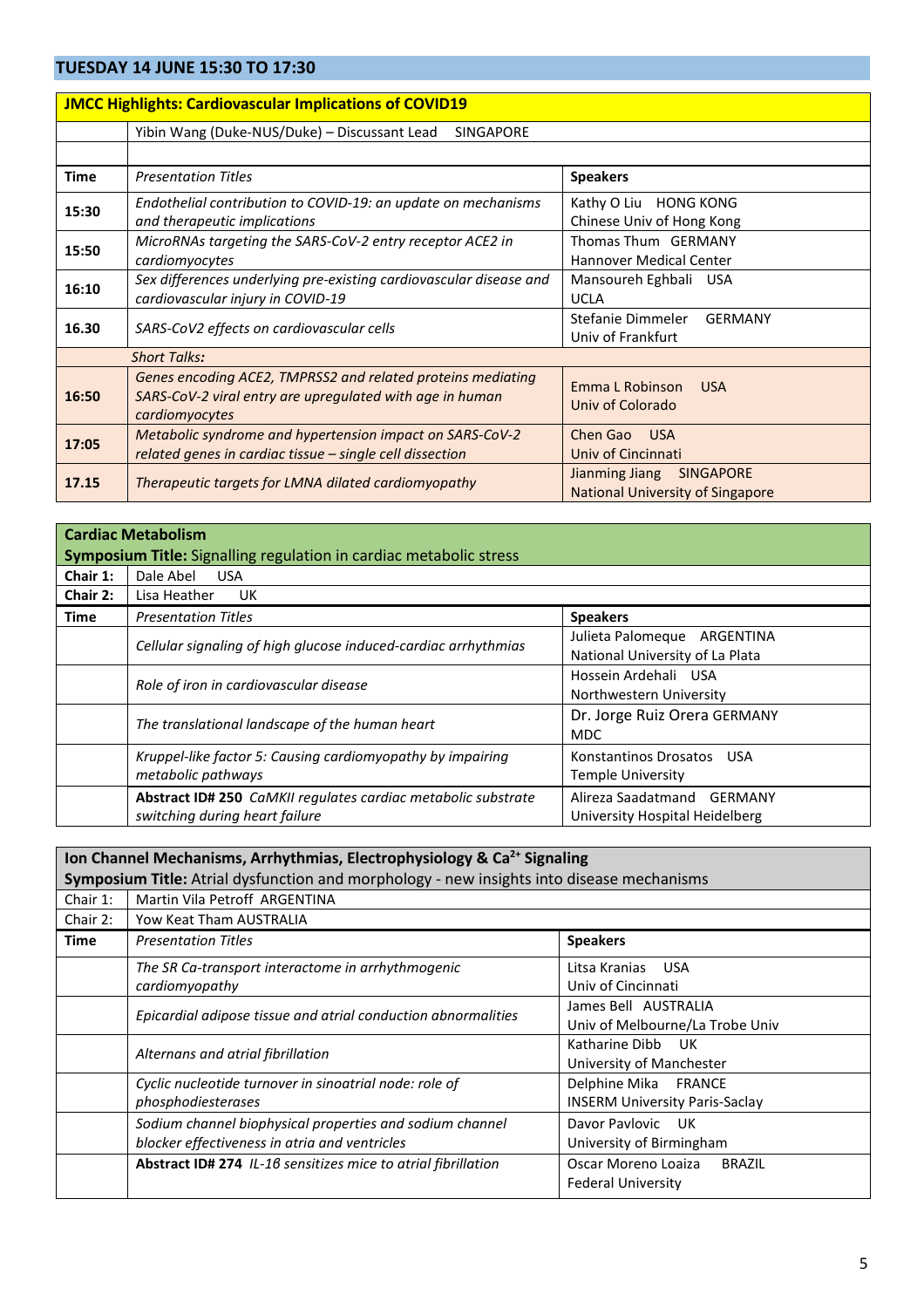### **TUESDAY 14 JUNE 17:30 TO 18:30**

### **JMCC WORKSHOP**

|          | Session Title: Promoting reproducibility in heart research<br>(an interactive audience participation event) |
|----------|-------------------------------------------------------------------------------------------------------------|
| Chair 1: | Jolanda van der Velden (NETHERLANDS)                                                                        |
|          | Amsterdam University Medical Center                                                                         |
| Chair 2: | Kate Weeks (AUSTRALIA)                                                                                      |
|          | University of Melbourne, School Biomedical Sciences                                                         |

| <b>Panelist</b> | <b>Mini Presentation Titles</b>                                       | <b>Panel member</b>                                                                                 | <b>Time allocated</b> | <b>Time start</b> |
|-----------------|-----------------------------------------------------------------------|-----------------------------------------------------------------------------------------------------|-----------------------|-------------------|
| 1               | Irreproducibility<br>consequences &<br>reproducibility incentives     | David Eisner (UK)<br>University of Manchester                                                       | 6 min                 | 17.00             |
| $\mathbf{2}$    | Expectations and roles of<br>funders and publishers<br>driving change | Karin Sipido (BELGIUM)<br><b>KU Leuven</b>                                                          | 6 min                 | 17.36             |
| 3               | Implementing<br>reproducibility practices in<br>institutions          | Julie McMullen (AUSTRALIA)<br>Baker Heart & Diabetes Inst, Melbourne                                | 6 min                 | 17.42             |
| 4               | Reproducible data - the<br>importance of<br>presentation!             | Merry Lindsey (USA)<br>Univ of Nebraska Med Ctr, Omaha                                              | 6 min                 | 17.48             |
| 5               | Initiatives to promote<br>reproducibility by the ISHR<br>journals     | Rong Tian (USA)<br>Washington U Seattle<br>&<br>Davor Pavlovic (UK)<br>University of Birmingham, UK | 6 min                 | 17.54             |
|                 | <b>ALL SPEAKERS</b><br><b>PANEL DISCUSSION</b>                        | Audience participation & interaction                                                                | 30 <sub>min</sub>     | 18.00-18.30       |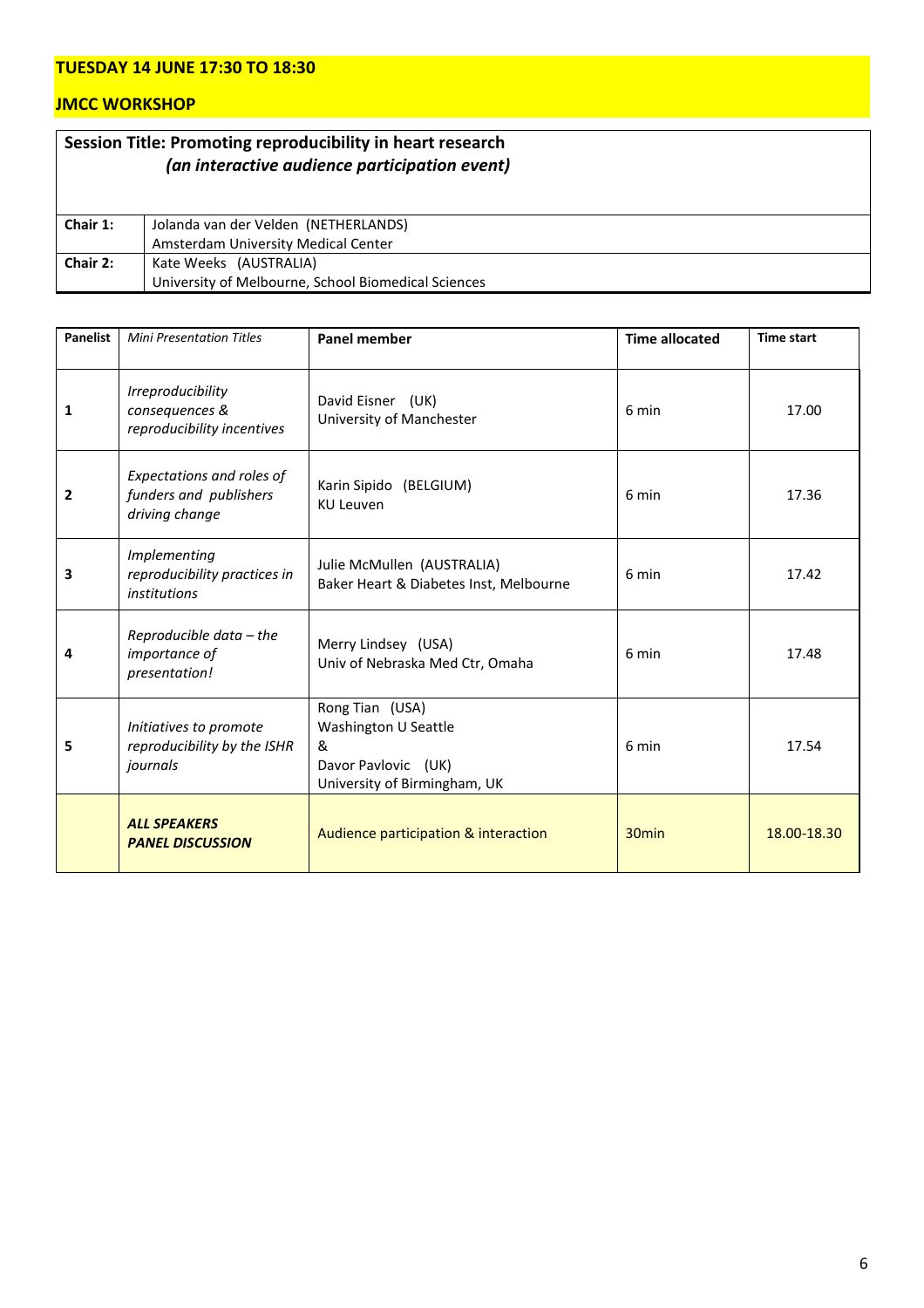### **WEDNESDAY 15 JUNE 09:45 TO 11:45**

|             | <b>Emerging Concepts for Cardiac Regulation: Beyond the Genome</b><br>Symposium Title: Multi-omics approaches to understand heart failure          |                                                                       |  |
|-------------|----------------------------------------------------------------------------------------------------------------------------------------------------|-----------------------------------------------------------------------|--|
| Chair 1:    | Federica Accornero<br><b>USA</b>                                                                                                                   |                                                                       |  |
| Chair 2:    | Justus Stenzig<br>GERMANY                                                                                                                          |                                                                       |  |
| <b>Time</b> | <b>Presentation Titles</b>                                                                                                                         | <b>Speakers</b>                                                       |  |
|             | Modulating epigenetics and gene expression in the heart by<br>dietary fat and branched-chain amino acids                                           | Maha Abdellatif USA<br><b>Rutgers New Jersey Medical Ctr</b>          |  |
|             | Regulation of translation for heart stress responses                                                                                               | Mirko Volkers GERMANY<br>Heidelberg University                        |  |
|             | Cardiac fibrosis – proteomics of the extracellular matrix in heart<br>failure                                                                      | Javier Barallobre-Barreiro UK<br>King's College London                |  |
|             | Lipidomics insights into mitochondrial disorders & heart failure                                                                                   | Christine Des Rosiers CANADA<br><b>Montreal Heart Institute</b>       |  |
|             | Abstract ID# 61 Machine learning-assisted integration of single<br>cell transcriptomic data identifies potential cardiomyocyte<br>maturation genes | Jana-Charlotte Hegenbarth NETHERLANDS<br><b>Maastricht University</b> |  |

|             | <b>New Insights into Cardiac Dysfunction</b>                                                            |                                                                     |  |
|-------------|---------------------------------------------------------------------------------------------------------|---------------------------------------------------------------------|--|
|             | Symposium Title: Defining molecular defects in cardiac failure                                          |                                                                     |  |
| Chair $1$ : | Jolanda van der Velden NETHERLANDS                                                                      |                                                                     |  |
| Chair 2:    | Sakthival Sadayappan<br><b>USA</b>                                                                      |                                                                     |  |
| Time        | <b>Presentation Titles</b>                                                                              | <b>Speakers</b>                                                     |  |
|             | Current state of HFpEF therapeutics                                                                     | <b>Burkert Pieske GERMANY</b><br>Charite Universtiy Medicine Berlin |  |
|             | Mechanisms of cardiac lipotoxicity and metabolic alterations in<br><b>HFpEF</b>                         | Gabriele Schiatarella GERMANY<br>Charite University/MDC             |  |
|             | DNA damage causes heart failure                                                                         | Issei Komuro JAPAN<br>University of Tokyo                           |  |
|             | Cardiac variants of uncertain significance and "missing<br>pathogenicity"                               | Diane Fatkin AUSTRALIA<br>Victor Chang Cardiac Res. Ins.            |  |
|             | Abstract ID# 124 The RBM20 splicing target CAMK2D causes<br>cardiac dysfunction in RBM20 cardiomyopathy | Maarten van den Hoogenhof GERMANY<br>DZHK Heidelberg/Mannheim       |  |

| <b>Signaling in Cardiac Disease &amp; Therapy</b>                        |                                                                                                                                                                              |                                                                       |
|--------------------------------------------------------------------------|------------------------------------------------------------------------------------------------------------------------------------------------------------------------------|-----------------------------------------------------------------------|
| Symposium Title: New understanding of key myocardial signalling pathways |                                                                                                                                                                              |                                                                       |
| Chair 1:                                                                 | Manuela Zaccolo UK                                                                                                                                                           |                                                                       |
| Chair 2:                                                                 | Charles Steenbergen USA                                                                                                                                                      |                                                                       |
| Time                                                                     | <b>Presentation Titles</b>                                                                                                                                                   | <b>Speakers</b>                                                       |
| 22                                                                       | Multiple facets of PI3Kinase signalling                                                                                                                                      | Emilio Hirsch ITALY<br>University of Torino                           |
| 22                                                                       | PI3K regulates atrial size, fibrosis and function                                                                                                                            | Julie McMullen AUSTRALIA<br><b>Baker Heart and Diabetes Institute</b> |
| 22                                                                       | Mitochondrial metabolites and cardiac ischemia-reperfusion<br>injury                                                                                                         | Michael Murphy UK<br><b>Medical Research Council</b>                  |
| 22                                                                       | Proton signalling and the monocarboxylate transporter<br><i>interactions</i>                                                                                                 | Stephan Lehnart GERMANY<br>University of Goettingen                   |
| 10                                                                       | <b>Abstract ID# 118</b> Characterization of early age-associated<br>remodelling of cAMP-phosphodiesterases and 6-adrenergic<br>regulation of excitation-contraction coupling | Maya Dia FRANCE<br><b>INSERM</b>                                      |
| 10                                                                       | Abstract ID# 103 Rubicon-regulated 61 adrenergic receptor<br>recycling protects the heart from pressure overload                                                             | Tomakazu Murakawa<br><b>JAPAN</b><br>Osaka University                 |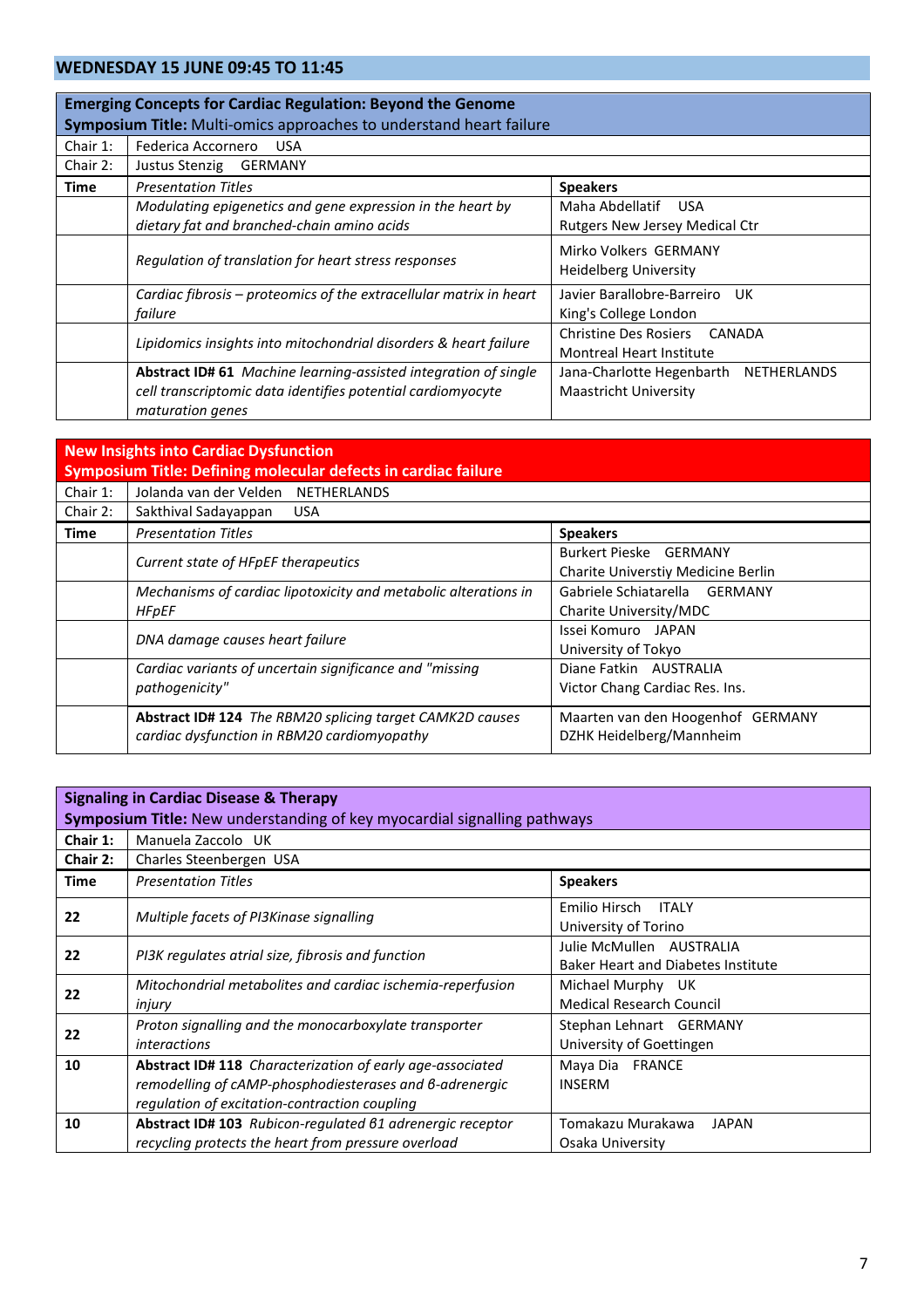### **WEDNESDAY 15 JUNE 12:15 TO 14:15**

|             | <b>Regenerative and Re-Engineering Approaches for Heart Disease</b>            |                                         |  |  |
|-------------|--------------------------------------------------------------------------------|-----------------------------------------|--|--|
|             | <b>Symposium Title:</b> Optimising cell therapies and using cell model systems |                                         |  |  |
| Chair 1:    | Sara Nunes<br>CANADA                                                           |                                         |  |  |
| Chair 2:    | Michael Gotthardt<br><b>GERMANY</b>                                            |                                         |  |  |
| <b>Time</b> | <b>Speakers</b><br><b>Presentation Titles</b>                                  |                                         |  |  |
|             |                                                                                | Eva van Rooij NETHERLANDS               |  |  |
|             | iPS-cultures to study genetic cardiomyopathy                                   | Hubrecht Institute                      |  |  |
|             | Mechanisms of therapeutic inflammation revealed from cardiac<br>cell therapy   | Ronald Vagnozzi USA                     |  |  |
|             |                                                                                | University of Colorado Anschutz Medical |  |  |
|             |                                                                                | Campus                                  |  |  |
|             |                                                                                | Florian Weinberger GERMANY              |  |  |
|             | Stem-cell based heart repair - pharmacological perspective                     | Univ Med Ctr Hamburg Eppendorf          |  |  |
|             | Where do we stand on cardiac stem cells and regeneration: Has                  | Jeff Molkentin USA                      |  |  |
|             | all the dust settled?                                                          | Cincinnati Children's Hospital          |  |  |
|             | Abstract ID#40 Protein prenylation regulates centrosomes &                     | Christopher Batho AUSTRALIA             |  |  |
|             | cardiomyocyte proliferation                                                    | <b>QIMR Berghofer Medical Res Inst</b>  |  |  |

|            | <b>Cardiac Metabolism</b><br><b>Symposium Title: Mito- and Glyco- metabolic pathologies</b>                                                                                                     |                                                    |  |
|------------|-------------------------------------------------------------------------------------------------------------------------------------------------------------------------------------------------|----------------------------------------------------|--|
| Chair 1:   | Julieta Palomegue ARGENTINA                                                                                                                                                                     |                                                    |  |
| Chair $2:$ | Lorrie Kirshenbaum CANADA                                                                                                                                                                       |                                                    |  |
| Time       | <b>Presentation Titles</b>                                                                                                                                                                      | <b>Speakers</b>                                    |  |
|            | Connecting mitochondria with inflammation in cardiac injury                                                                                                                                     | Rong Tian USA<br>University of Washington          |  |
|            | Ageing stress & mitophagy protection                                                                                                                                                            | Asa Gustafsson USA<br><b>UCSD</b>                  |  |
|            | O-GIcNAcylation and heart failure                                                                                                                                                               | Priya Umapathi USA<br>Johns Hopkins University     |  |
|            | Metabo-epigenetic regulation of heart failure by HDAC4                                                                                                                                          | Johannes Backs GERMANY<br>University of Heidelberg |  |
|            | Abstract ID# 28 Disruption of sarcoplasmic reticulum-<br>mitochondrial contacts underlies contractile dysfunction in<br>experimental and human atrial fibrillation: a key role of<br>mitofusin2 | Deli Zhang NETHERLANDS<br>Amsterdam UMC            |  |

|          | Ion Channel Mechanisms, Arrhythmias, Electrophysiology & Ca <sup>2+</sup> Signaling                                                             |                                               |  |
|----------|-------------------------------------------------------------------------------------------------------------------------------------------------|-----------------------------------------------|--|
|          | Symposium Title: Channels and transporters in cardiac pathology                                                                                 |                                               |  |
| Chair 1: | Bjorn Knollmann<br><b>USA</b>                                                                                                                   |                                               |  |
| Chair 2: | Katherine Dibb UK                                                                                                                               |                                               |  |
| Time     | <b>Presentation Titles</b>                                                                                                                      | <b>Speakers</b>                               |  |
|          | How does $Ca^{2+}$ leak into myocytes?                                                                                                          | David Eisner UK<br>University of Manchester   |  |
|          | Polycystins and ion channels in heart dysfunction                                                                                               | Sergio Lavandero CHILE<br>University of Chile |  |
|          | Mitochondrial calcium regulation in cardiac function                                                                                            | Julia Liu USA<br>University of Minnesota      |  |
|          | Functional recruitment of L-type calcium channels to T-tubules<br>by Junctophilin-2.                                                            | Julia Gorelik UK<br>Imperial College London   |  |
|          | Abstract ID# 199 Unexpected Remodeling of Cardiac                                                                                               | Heather Struckman USA                         |  |
|          | Nanostructure Exacerbates Proarrhythmic Late I-Na+ and<br>$Na+/Ca2+ Mishanding in Mice Expressing the Arrhythmogenic$<br>Calmodulin Mutant D96V | The Ohio State University                     |  |